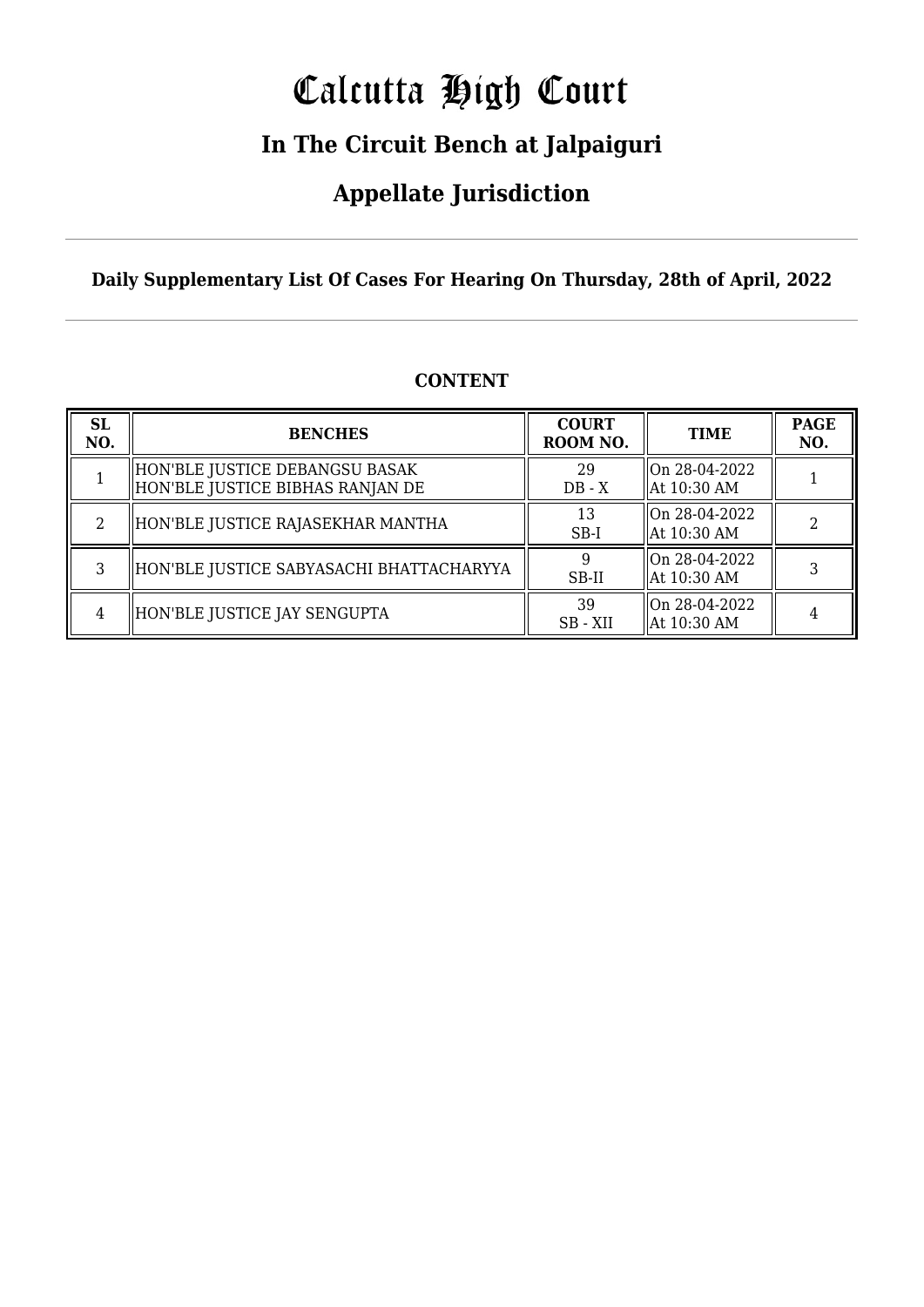

**DAILY CAUSELIST For Thursday The 28th April 2022**

**COURT NO. 29**

**DIVISION BENCH (DB - X)**

**AT 10:30 AM HON'BLE JUSTICE DEBANGSU BASAK HON'BLE JUSTICE BIBHAS RANJAN DE (VIA VIDEO CONFERENCE)**

#### **FROM PRINCIPAL BENCH**

#### **APPLICATION FOR ANTICIPATORY BAIL**

1 CRM(A)/218/2022 SUBRATA MANDAL@RAHUL MANDAL VS State of West Bengal BITASOK BANERJEE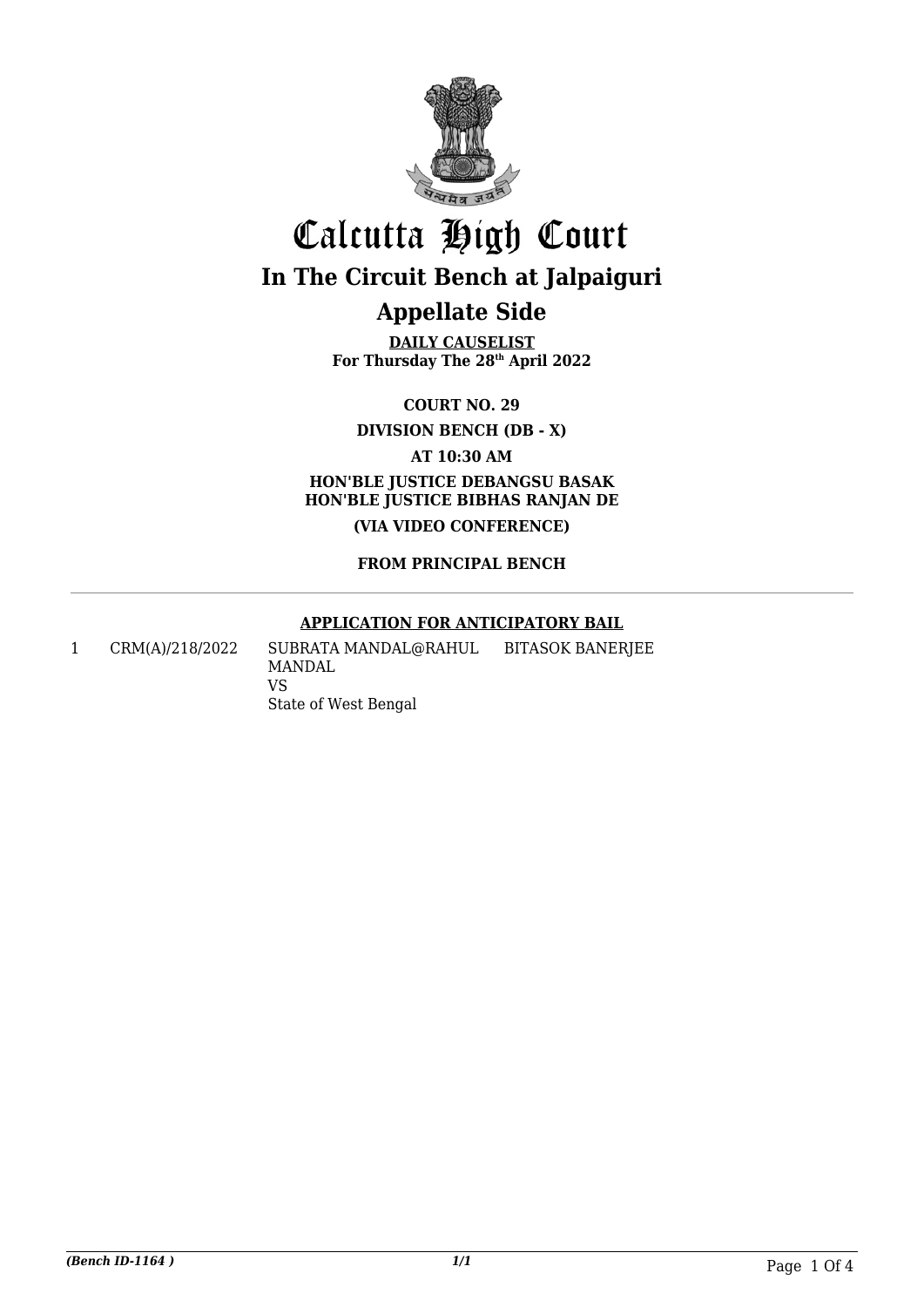

**DAILY CAUSELIST For Thursday The 28th April 2022**

**COURT NO. 13**

**SINGLE BENCH (SB-I)**

**AT 10:30 AM**

**HON'BLE JUSTICE RAJASEKHAR MANTHA (VIA VIDEO CONFERENCE)**

#### **FROM PRINCIPAL BENCH**

#### **NEW MOTION**

ASHOK HALDER

1 WPA/907/2022 RAJIB KARMAKAR

VS STATE OF WEST BENGAL AND ORS.

*(Bench ID-1060 ) 1/1* Page 2 Of 4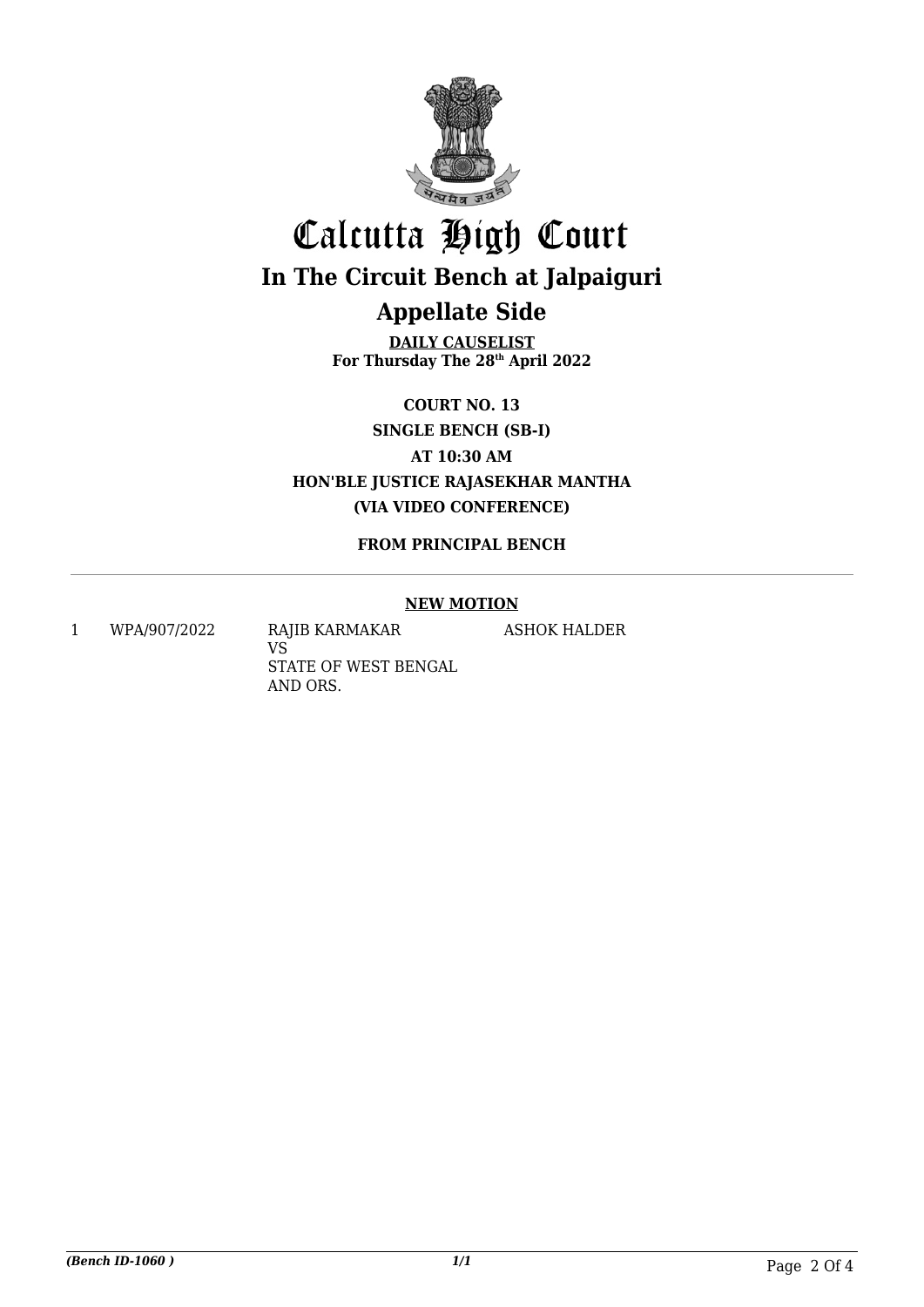

**DAILY CAUSELIST For Thursday The 28th April 2022**

**COURT NO. 9**

**SINGLE BENCH (SB-II)**

**AT 10:30 AM**

**HON'BLE JUSTICE SABYASACHI BHATTACHARYYA (VIA VIDEO CONFERENCE)**

#### **FROM PRINCIPAL BENCH**

#### **MOTION**

1 WPA/925/2022 PROMOD CHANDRA BARMAN VS STATE OF WEST BENGAL AND ORS.

SUMAN SEHANABIS